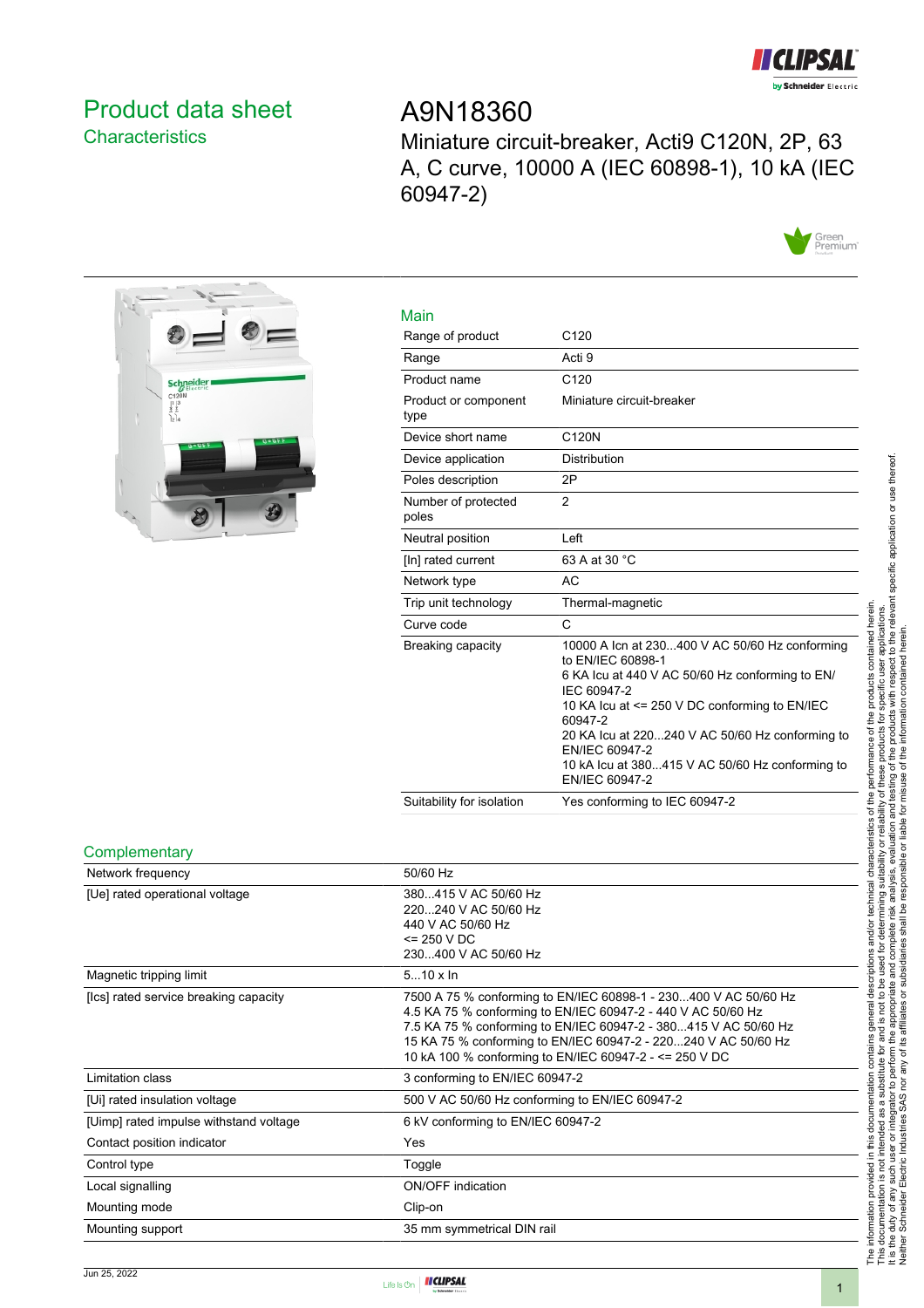| Comb busbar and distribution block compatibility | <b>YES</b>                                                                                             |
|--------------------------------------------------|--------------------------------------------------------------------------------------------------------|
| 9 mm pitches                                     | 6                                                                                                      |
| Height                                           | 81 mm                                                                                                  |
| Width                                            | 54 mm                                                                                                  |
| Depth                                            | 73 mm                                                                                                  |
| Net weight                                       | $0.41$ kg                                                                                              |
| Colour                                           | White                                                                                                  |
| Mechanical durability                            | 20000 cycles                                                                                           |
| Electrical durability                            | 10000 cycles conforming to IEC 60947-2                                                                 |
| Connections - terminals                          | Tunnel type terminals150 mm <sup>2</sup> rigid<br>Tunnel type terminals 1.535 mm <sup>2</sup> flexible |
| Wire stripping length                            | $15 \text{ mm}$                                                                                        |
| Tightening torque                                | $3.5$ N.m.                                                                                             |
| Earth-leakage protection                         | Separate block                                                                                         |

#### Environment

| Standards                             | EN/IEC 60898-1<br>EN/IEC 60947-2 |
|---------------------------------------|----------------------------------|
| <b>Product certifications</b>         | <b>EAC</b>                       |
| IP degree of protection               | IP20 conforming to IEC 60529     |
| Pollution degree                      | 3 conforming to IEC 60947-2      |
| Overvoltage category                  | IV                               |
| Tropicalisation                       | 2 conforming to IEC 60068-1      |
| Relative humidity                     | 95 % at 55 °C                    |
| Operating altitude                    | $2000 \; \text{m}$               |
| Ambient air temperature for operation | $-2570 °C$                       |
| Ambient air temperature for storage   | $-4085 °C$                       |

### Packing Units

| Unit Type of Package 1       | <b>PCE</b>       |
|------------------------------|------------------|
| Number of Units in Package 1 | 1                |
| Package 1 Weight             | 376.0 g          |
| Package 1 Height             | 5.3 cm           |
| Package 1 width              | 6.8 cm           |
| Package 1 Length             | 8.4 cm           |
| Unit Type of Package 2       | S <sub>0</sub> 3 |
| Number of Units in Package 2 | 36               |
| Package 2 Weight             | 14.455 kg        |
| Package 2 Height             | 30 cm            |
| Package 2 width              | 30 cm            |
| Package 2 Length             | 40 cm            |
| Unit Type of Package 3       | BB1              |
| Number of Units in Package 3 | 6                |
| Package 3 Weight             | 2.328 kg         |
| Package 3 Height             | 8.6 cm           |
| Package 3 width              | 9.6 cm           |
| Package 3 Length             | 33.3 cm          |

#### Offer Sustainability

| Sustainable offer status | Green Premium product                  |
|--------------------------|----------------------------------------|
| <b>REACh Regulation</b>  | <b>E</b> REACh Declaration             |
| REACh free of SVHC       | Yes                                    |
| <b>EU RoHS Directive</b> | Compliant <b>E</b> EU RoHS Declaration |
| Toxic heavy metal free   | Yes                                    |
| Mercury free             | Yes                                    |